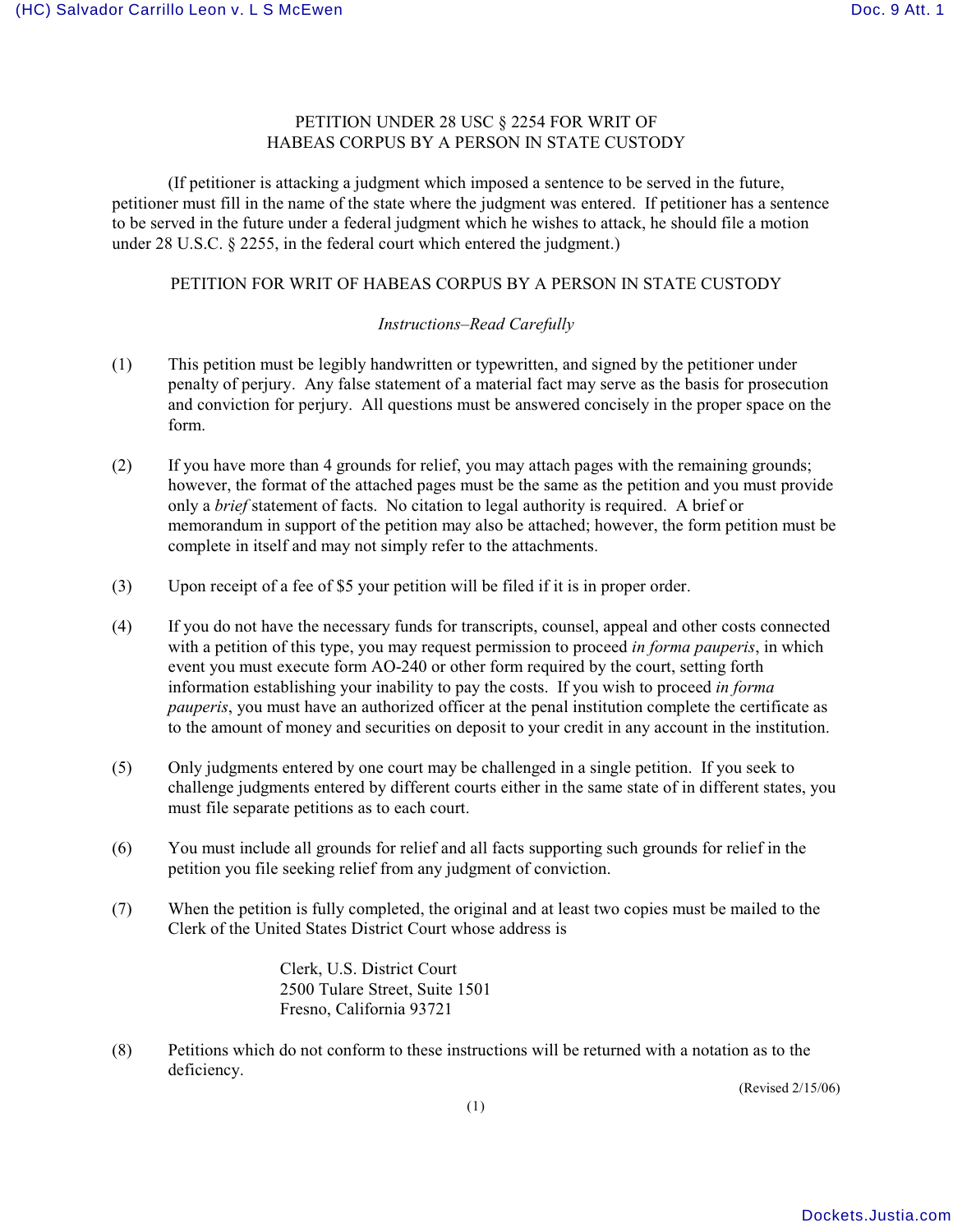## PETITION UNDER 28 USC § 2254 FOR WRIT OF HABEAS CORPUS BY A PERSON IN STATE CUSTODY

| <b>United States District Court</b>                     |                  | District                                                                                                                                                                                                                       |                                                                                                                              |  |
|---------------------------------------------------------|------------------|--------------------------------------------------------------------------------------------------------------------------------------------------------------------------------------------------------------------------------|------------------------------------------------------------------------------------------------------------------------------|--|
| Name                                                    |                  | Prisoner No.                                                                                                                                                                                                                   | Case No.                                                                                                                     |  |
| Place of Confinement                                    |                  |                                                                                                                                                                                                                                |                                                                                                                              |  |
|                                                         |                  |                                                                                                                                                                                                                                |                                                                                                                              |  |
| Name of Petitioner (include name under which convicted) |                  |                                                                                                                                                                                                                                | Name of Respondent (authorized person having custody of petitioner)                                                          |  |
|                                                         |                  | V.                                                                                                                                                                                                                             |                                                                                                                              |  |
| The Attorney General of the State of:                   |                  |                                                                                                                                                                                                                                |                                                                                                                              |  |
|                                                         |                  | <b>PETITION</b>                                                                                                                                                                                                                |                                                                                                                              |  |
| 1.                                                      |                  |                                                                                                                                                                                                                                |                                                                                                                              |  |
|                                                         |                  |                                                                                                                                                                                                                                |                                                                                                                              |  |
| 2.                                                      |                  |                                                                                                                                                                                                                                |                                                                                                                              |  |
| 3.                                                      |                  | Length of sentence here are all the sense of the sense of the sense of the sense of the sense of the sense of the sense of the sense of the sense of the sense of the sense of the sense of the sense of the sense of the sens |                                                                                                                              |  |
| 4.                                                      |                  |                                                                                                                                                                                                                                | Nature of offense involved (all counts)                                                                                      |  |
|                                                         |                  |                                                                                                                                                                                                                                |                                                                                                                              |  |
|                                                         |                  |                                                                                                                                                                                                                                |                                                                                                                              |  |
|                                                         |                  |                                                                                                                                                                                                                                |                                                                                                                              |  |
| What was your plea? (Check one)<br>5.                   |                  |                                                                                                                                                                                                                                |                                                                                                                              |  |
| (a) Not guilty<br>(b) Guilty                            | $\Box$<br>$\Box$ |                                                                                                                                                                                                                                |                                                                                                                              |  |
| (c) Nolo contendere                                     | $\Box$           |                                                                                                                                                                                                                                | If you entered a guilty plea to one count or indictment, and a not guilty plea to another count or indictment, give details: |  |
|                                                         |                  |                                                                                                                                                                                                                                |                                                                                                                              |  |
|                                                         |                  |                                                                                                                                                                                                                                |                                                                                                                              |  |
| 6.                                                      |                  | If you pleaded not guilty, what kind of trial did you have? (Check one)                                                                                                                                                        |                                                                                                                              |  |
| $(a)$ Jury<br>(b) Judge only                            | $\Box$<br>□      |                                                                                                                                                                                                                                |                                                                                                                              |  |
| Did you testify at the trial?<br>7.                     |                  |                                                                                                                                                                                                                                |                                                                                                                              |  |
| $\rm No$<br>Yes<br>$\Box$<br>$\Box$                     |                  |                                                                                                                                                                                                                                |                                                                                                                              |  |
| Did you appeal from the judgment of conviction?<br>8.   |                  |                                                                                                                                                                                                                                |                                                                                                                              |  |
| $\Box$<br>$\rm No$<br>Yes<br>$\Box$                     |                  |                                                                                                                                                                                                                                |                                                                                                                              |  |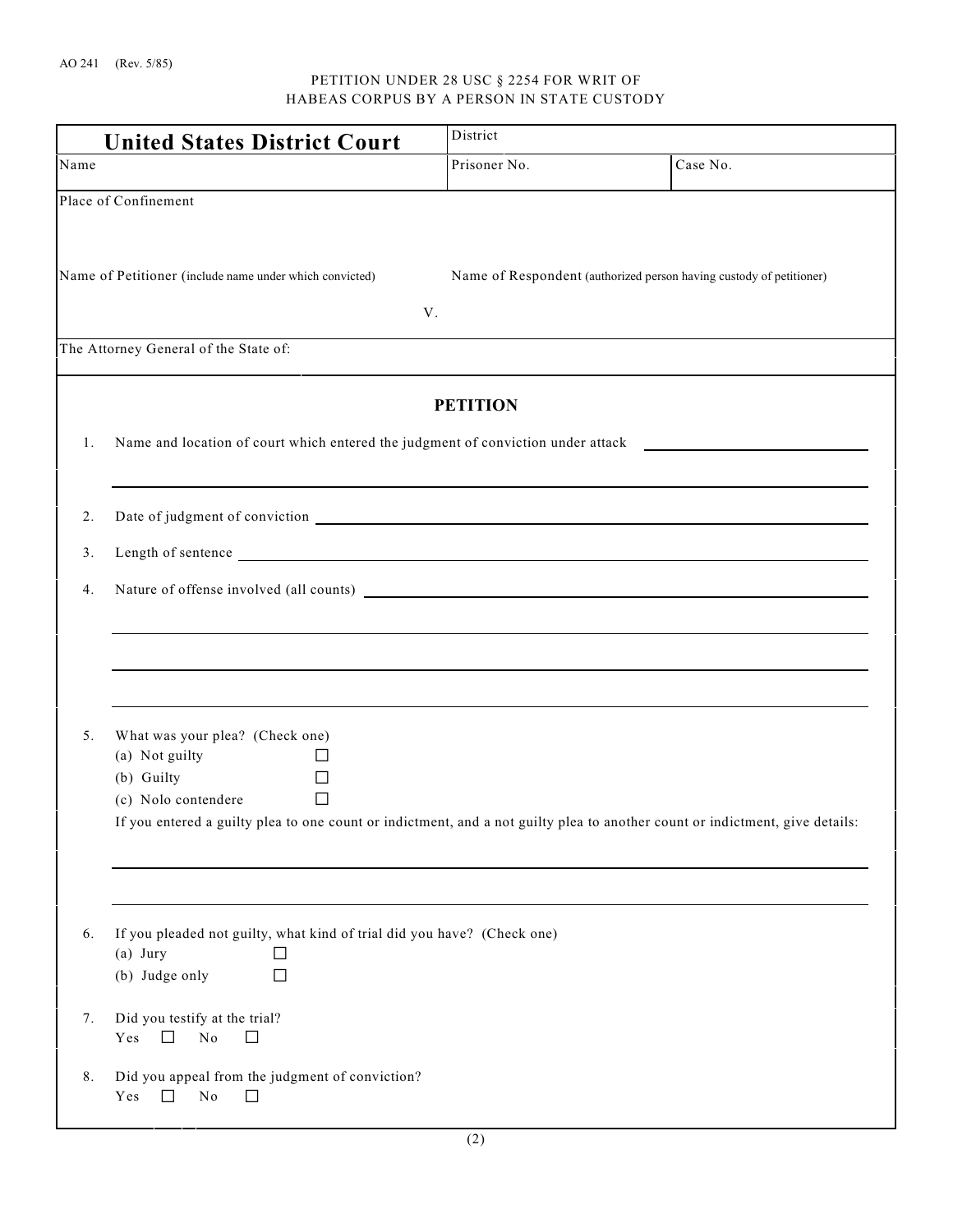| 9.  |     | If you did appeal, answer the following:                                                                                                                                                                                         |
|-----|-----|----------------------------------------------------------------------------------------------------------------------------------------------------------------------------------------------------------------------------------|
|     |     | (a) Name of court                                                                                                                                                                                                                |
|     |     | $(b)$ Result $\overline{\phantom{a}}$                                                                                                                                                                                            |
|     |     |                                                                                                                                                                                                                                  |
|     |     |                                                                                                                                                                                                                                  |
|     |     |                                                                                                                                                                                                                                  |
|     |     | (e) If you sought further review of the decision on appeal by a higher state court, please answer the following:                                                                                                                 |
|     |     | (1) Name of court                                                                                                                                                                                                                |
|     |     | $(2)$ Result $\overline{\phantom{a}}$                                                                                                                                                                                            |
|     |     | ,我们也不会有什么。""我们的人,我们也不会有什么?""我们的人,我们也不会有什么?""我们的人,我们也不会有什么?""我们的人,我们也不会有什么?""我们的人                                                                                                                                                 |
|     |     | (3) Date of result and citation, if known                                                                                                                                                                                        |
|     |     |                                                                                                                                                                                                                                  |
|     |     |                                                                                                                                                                                                                                  |
|     | (f) | If you filed a petition for certiorari in the United States Supreme Court, please answer the following with respect to<br>each direct appeal:                                                                                    |
|     |     |                                                                                                                                                                                                                                  |
|     |     | $(2)$ Result $\overline{\qquad \qquad }$                                                                                                                                                                                         |
|     |     |                                                                                                                                                                                                                                  |
|     |     |                                                                                                                                                                                                                                  |
|     |     |                                                                                                                                                                                                                                  |
|     |     |                                                                                                                                                                                                                                  |
| 10. | Yes | Other than a direct appeal from the judgment of conviction and sentence, have you previously filed any petitions,<br>applications, or motions with respect to this judgment in any court, state or federal?<br>П<br>No<br>$\Box$ |
| 11. |     | If your answer to 10 was "yes," give the following information:                                                                                                                                                                  |
|     |     | (a) $(1)$ Name of court                                                                                                                                                                                                          |
|     |     |                                                                                                                                                                                                                                  |
|     |     | ,我们也不能在这里的时候,我们也不能在这里的时候,我们也不能会在这里的时候,我们也不能会在这里的时候,我们也不能会在这里的时候,我们也不能会在这里的时候,我们也                                                                                                                                                 |
|     |     |                                                                                                                                                                                                                                  |
|     |     |                                                                                                                                                                                                                                  |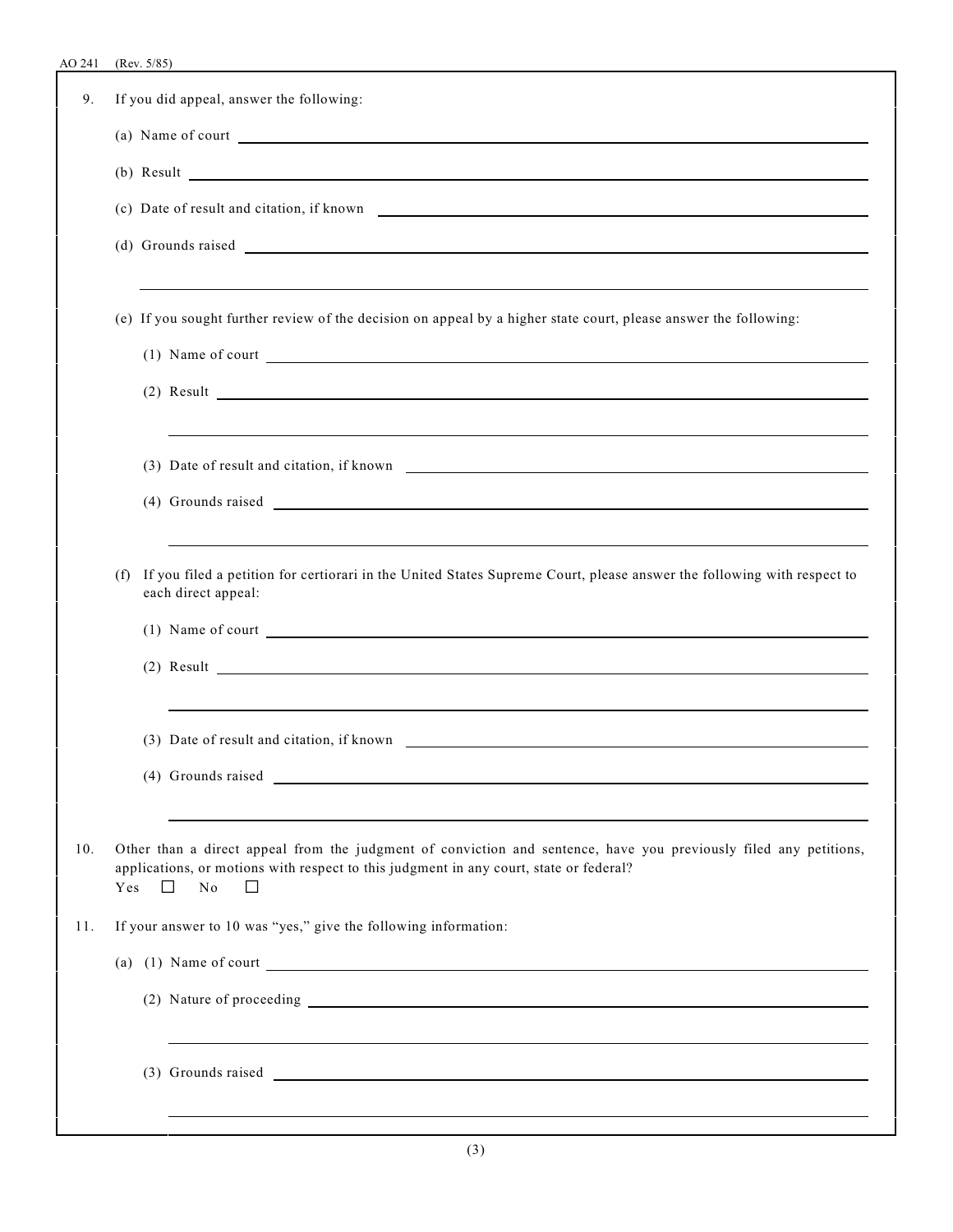| (4) Did you receive an evidentiary hearing on your petition, application or motion?<br>$Yes \Box$<br>No<br>$\perp$<br>$(5)$ Result $\overline{\phantom{a}}$<br>(6) Date of result<br>(b) As to any second petition, application or motion give the same information:<br>(1) Name of court<br>(4) Did you receive an evidentiary hearing on your petition, application or motion?<br>Yes<br>No<br>$\Box$<br>$\perp$<br>$(5)$ Result $\overline{\phantom{a}}$ |  |
|-------------------------------------------------------------------------------------------------------------------------------------------------------------------------------------------------------------------------------------------------------------------------------------------------------------------------------------------------------------------------------------------------------------------------------------------------------------|--|
|                                                                                                                                                                                                                                                                                                                                                                                                                                                             |  |
|                                                                                                                                                                                                                                                                                                                                                                                                                                                             |  |
|                                                                                                                                                                                                                                                                                                                                                                                                                                                             |  |
|                                                                                                                                                                                                                                                                                                                                                                                                                                                             |  |
|                                                                                                                                                                                                                                                                                                                                                                                                                                                             |  |
|                                                                                                                                                                                                                                                                                                                                                                                                                                                             |  |
|                                                                                                                                                                                                                                                                                                                                                                                                                                                             |  |
|                                                                                                                                                                                                                                                                                                                                                                                                                                                             |  |
|                                                                                                                                                                                                                                                                                                                                                                                                                                                             |  |
|                                                                                                                                                                                                                                                                                                                                                                                                                                                             |  |
|                                                                                                                                                                                                                                                                                                                                                                                                                                                             |  |
|                                                                                                                                                                                                                                                                                                                                                                                                                                                             |  |
|                                                                                                                                                                                                                                                                                                                                                                                                                                                             |  |
|                                                                                                                                                                                                                                                                                                                                                                                                                                                             |  |
|                                                                                                                                                                                                                                                                                                                                                                                                                                                             |  |
|                                                                                                                                                                                                                                                                                                                                                                                                                                                             |  |
|                                                                                                                                                                                                                                                                                                                                                                                                                                                             |  |
|                                                                                                                                                                                                                                                                                                                                                                                                                                                             |  |
| (6) Date of result                                                                                                                                                                                                                                                                                                                                                                                                                                          |  |
| (c) Did you appeal to the highest state court having jurisdiction the result of action taken on any petition, application or                                                                                                                                                                                                                                                                                                                                |  |
| motion?                                                                                                                                                                                                                                                                                                                                                                                                                                                     |  |
| (1) First petition, etc.<br>Yes<br>$\perp$<br>No<br>ΙI<br>(2) Second petition, etc.<br>Yes<br>$\perp$<br>No                                                                                                                                                                                                                                                                                                                                                 |  |
| (d) If you did not appeal from the adverse action on any petition, application or motion, explain briefly why you did not:                                                                                                                                                                                                                                                                                                                                  |  |
|                                                                                                                                                                                                                                                                                                                                                                                                                                                             |  |
|                                                                                                                                                                                                                                                                                                                                                                                                                                                             |  |
|                                                                                                                                                                                                                                                                                                                                                                                                                                                             |  |
|                                                                                                                                                                                                                                                                                                                                                                                                                                                             |  |
| State concisely every ground on which you claim that you are being held unlawfully. Summarize briefly the facts<br>12.<br>supporting each ground. If necessary, you may attach pages stating additional grounds and facts supporting same.                                                                                                                                                                                                                  |  |
| CAUTION: In order to proceed in the federal court, you must ordinarily first exhaust your available state court<br>remedies as to each ground on which you request action by the federal court. If you fail to set forth all grounds in this                                                                                                                                                                                                                |  |
| petition, you may be barred from presenting additional grounds at a later date.                                                                                                                                                                                                                                                                                                                                                                             |  |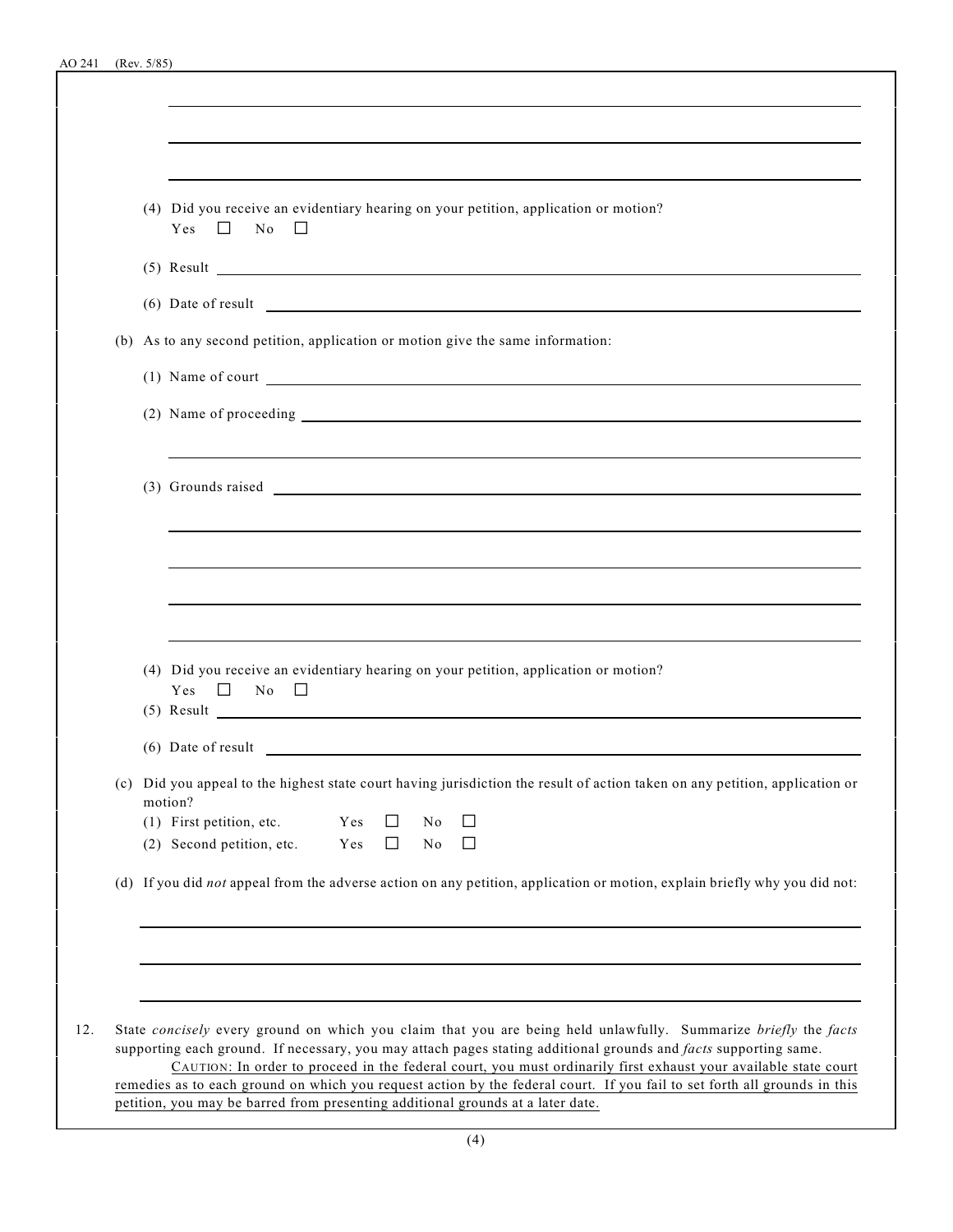For your information, the following is a list of the most frequently raised grounds for relief in habeas corpus proceedings. Each statement preceded by a letter constitutes a separate ground for possible relief. You may raise any grounds which you may have other than those listed if you have exhausted your state court remedies with respect to them. However, *you should raise in this petition all available grounds* (relating to this conviction) on which you base your allegations that you are being held in custody unlawfully.

Do not check any of these listed grounds. If you select one or more of these grounds for relief, you must allege facts. The petition will be returned to you if you merely check (a) through (j) or any one of these grounds.

- (a) Conviction obtained by plea of guilty which was unlawfully induced or not made voluntarily with understanding of the nature of the charge and the consequences of the plea.
- (b) Conviction obtained by use of coerced confession.
- (c) Conviction obtained by use of evidence gained pursuant to an unconstitutional search and seizure.
- (d) Conviction obtained by use of evidence obtained pursuant to an unlawful arrest.
- (e) Conviction obtained by a violation of the privilege against self-incrimination.
- (f) Conviction obtained by the unconstitutional failure of the prosecution to disclose to the defendant evidence favorable to the defendant.
- (g) Conviction obtained by a violation of the protection against double jeopardy.
- (h) Conviction obtained by action of a grand or petit jury which was unconstitutionally selected and impaneled.
- (i) Denial of effective assistance of counsel.
- (j) Denial of right of appeal.
- A. Ground one:

Supporting FACTS (state *briefly* without citing cases or law):

B. Ground two:

Supporting FACTS (state *briefly* without citing cases or law):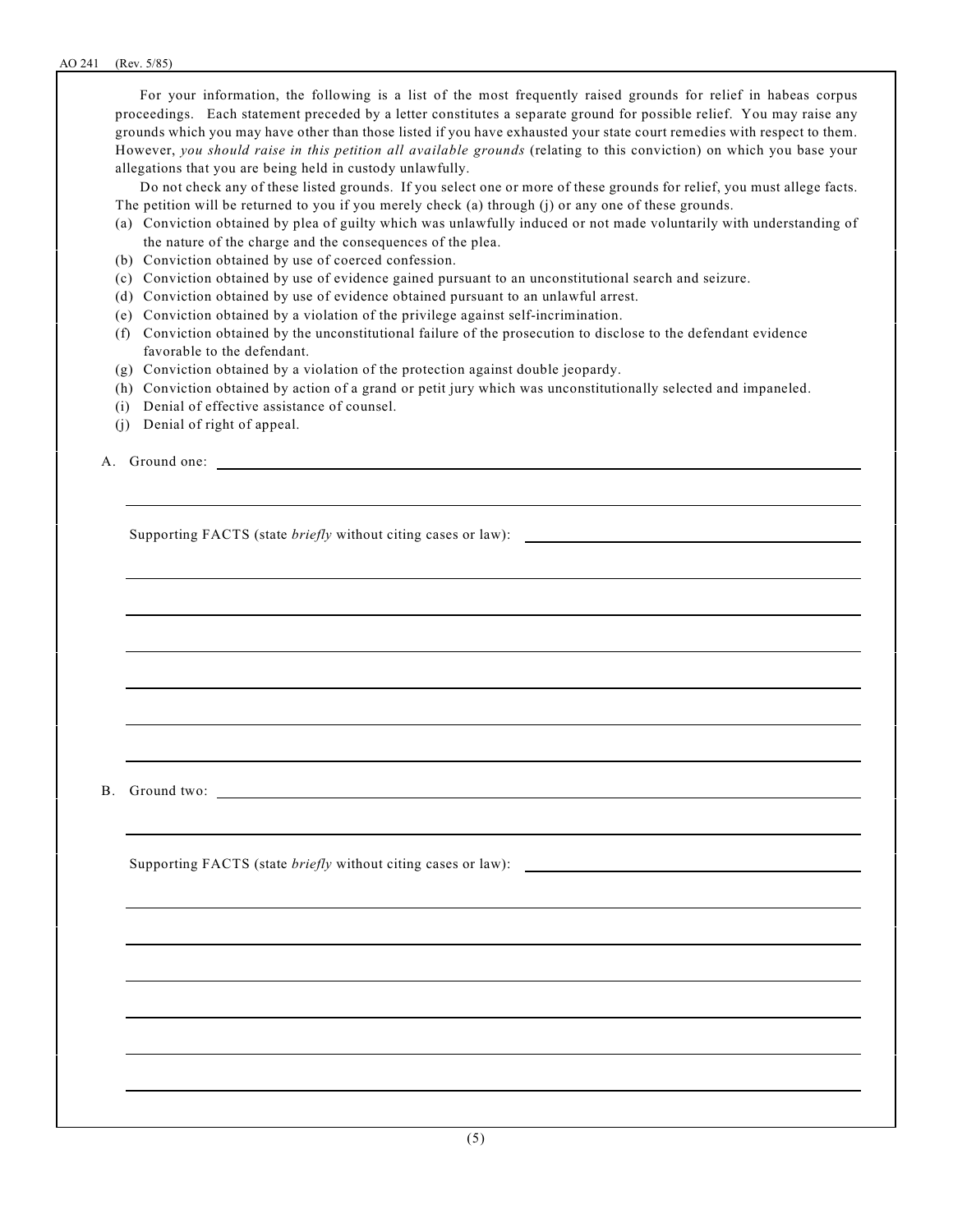|     | C. Ground three:                                                                                                                                                                                                         |
|-----|--------------------------------------------------------------------------------------------------------------------------------------------------------------------------------------------------------------------------|
|     |                                                                                                                                                                                                                          |
|     |                                                                                                                                                                                                                          |
|     |                                                                                                                                                                                                                          |
|     | ,我们也不会有什么。""我们的人,我们也不会有什么?""我们的人,我们也不会有什么?""我们的人,我们也不会有什么?""我们的人,我们也不会有什么?""我们的人<br>D. Ground four:                                                                                                                      |
|     | and the control of the control of the control of the control of the control of the control of the control of the<br>Supporting FACTS (state <i>briefly</i> without citing cases or law): $\qquad \qquad$                 |
|     |                                                                                                                                                                                                                          |
|     | ,我们也不会有什么?""我们的人,我们也不会有什么?""我们的人,我们也不会有什么?""我们的人,我们也不会有什么?""我们的人,我们也不会有什么?""我们的人                                                                                                                                         |
|     |                                                                                                                                                                                                                          |
| 13. | If any of the grounds listed in 12A, B, C, and D were not previously presented in any other court, state or federal, state<br>briefly what grounds were not so presented, and give your reasons for not presenting them: |
|     |                                                                                                                                                                                                                          |
| 14. | Do you have any petition or appeal now pending in any court, either state or federal, as to the judgment under attack?<br>Yes<br>$\Box$<br>No<br>$\Box$                                                                  |
| 15. | Give the name and address, if known, of each attorney who represented you in the following stages of the judgment attacked<br>herein:                                                                                    |
|     |                                                                                                                                                                                                                          |